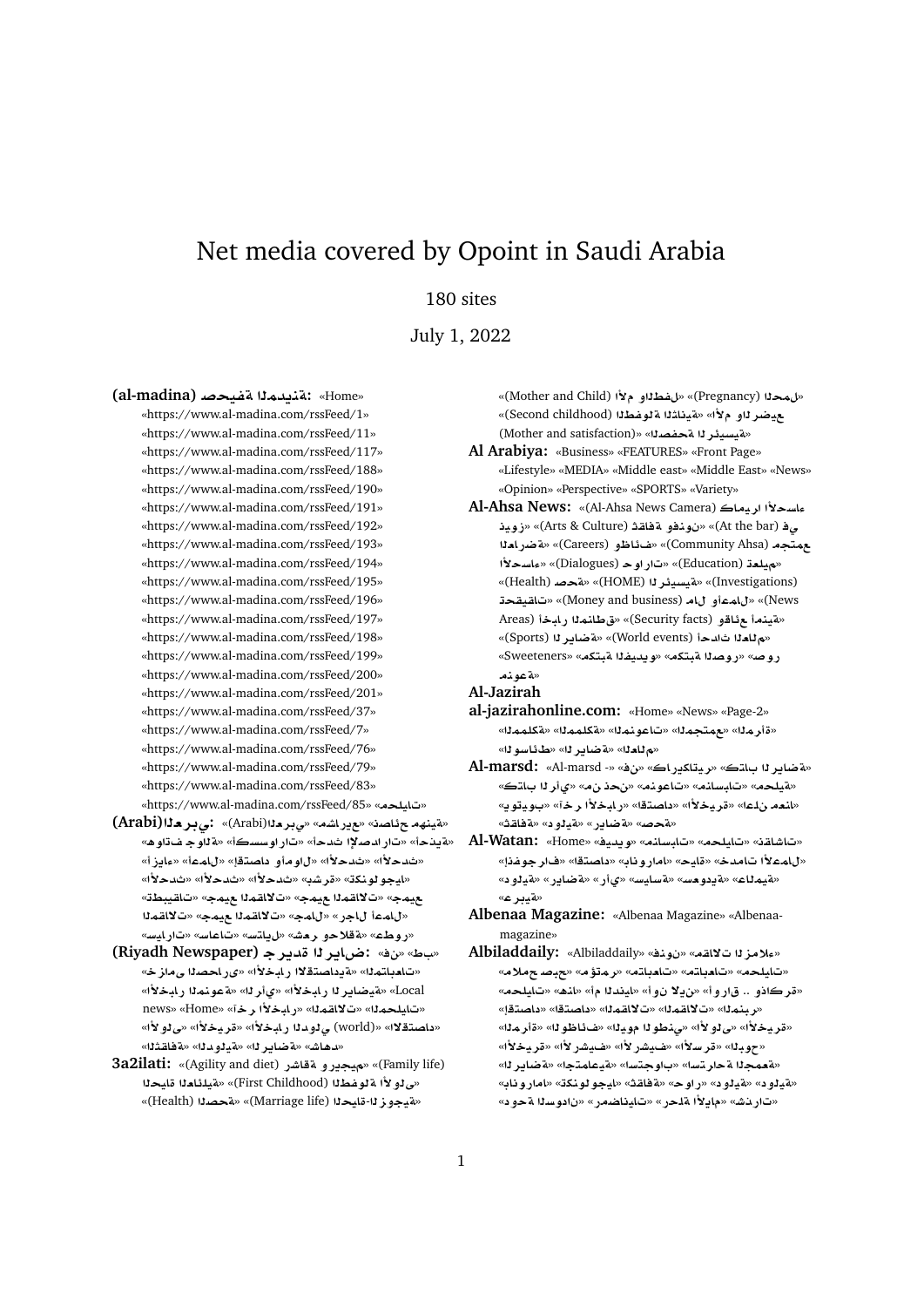#### **Opoint Technology** Part of Infomed

«**دلابـ**11 ن0» «قيـفاعو لقحصه

### **Albiladdailyeng**

- **Alboslanews.com:** «Alboslanews.com» «**Fw A**» «ديزمل<sup>»</sup> «رصه داصتقا» «تلااصتإ» «متبملاء قاوساً» «لجاع» «تار اقـع» «ةسليس» «ةحليسه «نيمأة و كونب»
- **Aljamila:** «Aljamila» « **¤KA¡yr**» «**Wb**» «**E§Aº**» «**فقاشر و متحصه «ةبوطخو فافز» «ل**امجه «لفطلاو ملأا»
- «**ريوط**ڌو لمڪ» **AlMnatiq:** «AlMnatiq» «**yd§w mnAV**» «**kT mkrT**» «نوبتكي» «نارجن» «تايلحه» «ق طانماا عمتجه»
- «قرونملا قنيدملا» «قطانملل» «م<sub>ا</sub>يصقلا» «داوملل\_زرباً» «ضاير لل» «**مقيللمشل**ا دو محلله» «فـوجلله» «مقحلبلله» «داصتقلاله» «ناز اج» «نونفو ةفاقث» «كوبة» «قيقرشنا» «ةضايرنا» «**ريست» «ي 1و د» «ل ئاح»**

#### **Almoslim**

- **Almowaten:** «Almowaten» «**kT**» «World»
	- «مهمتجملل» «تلبسلنملل» «ريسم رلبخل» «مقطنه 13 رلبخل» «ايجو لونكة» «قوسل**ك» «قيمللعل**ا **ةضابر ل**ه» «**قضابر ل**ه» داصح» «نطاومـلـا بـاسح» «ةيناسنـإ تـلااح» «رـابـخـلأا ديدج» «قيكله تار ايز» «قينور تكللإا ن**طاومن**ا قفيحصر | مويلا

#### **Alsabah Press**

- **Alwathaq.com:** «Alwathaq.com» «**qA¯**» «**A ¤mA**» «هيلوملا رابخلاًا» «هيلحملا رابخلاًا» «تاقباسملل» «ميقلله «عوبسلأا ةيصخ*ش*» «بدلأاو ةفاقثلا»
- «Alwebnews.net: «Alwebnews.net» «قدداصتقا رايخا» رابخأ» «قيلود رابخأ» «**فضاير ل**ا رابخأ» «قينقتلا رابخأ» **FyAyT**»

#### **Alweeam:** «Home»

#### **Apple-wd**

- **Arab Motor World:** «Arab Motor World» «Aftermarket News» «Automotive news» «Car Specs» «Cars in 15 Sec» «Classic Cars» «Events Coverage» «Feature Coverage» «Fun Stuff» «Heels & Wheels» «In the News» «Infotainment» «Interviews and Reports» «Lifestyle» «Lifestyle Events» «Motorshows» «Motorsport» «Muscle Cars» «Off-Road» «Performance Cars» «Performance News» «Road Trips» «She Challenges» «Special Vehicles» «Test Driven» «The Journey» «Tuned Cars» «Weekend Drive»
- **Arab News:** «Art & Culture» «Columns» «Corporate Press Releases» «Economy» «Editorial» «Fashion» «Food & Health» «Home» «Home» «Islam in Perspective» «Letters» «Lifestyle» «Media» «Middle East» «Offbeat» «Opinion» «Saudi Arabia» «Science & Technology» «Sports» «Travel» «Variety» «World»
- **Arab News Releases:** «Arab News Releases» «Arts» «Games» «General» «Government» «Health & Safety» «Legal» «Literacy» «Market» «Press Release»

**Arab Women Magazine:** «**nwA**» «**bA**» «**KA¡yr**» «**Wb**» «**@§T**» «**JA §d¤§T**» «**sswC**»

«**fsAy**» «**m®H**» «**tmy**» «**r¶ysyT** (Home)» «مس ذار ع» «كلفط» «كتحصه «كر مشه» «روكيد» «ب ئاقح» **Arabia.babycenter.com:** «Arabia.babycenter.com»

كلفط» «كلفط» «ل0محلا اقلحر» «كتلئلعلو \_كك» «لهحلا قبر طيله» «ج<sub>(</sub> ادلا

**Arabian Business :** «Arabian Business» «Arabic» «Arts» «ه**بیر ع رایگ**» «Opinion»

**Arageek:** «Arageek» «? ? **A§wr¨**!» «? **tm**» «? **`ly**» «?? » «?\_ \_**þ**\_» «✍\_ **d¤A**» «**bAC Asr§** ?» **Aramco:** «NEWS»

- **Argaam:** «Argaam» «(Alpha Beta) **fA ytA**» «(Digital figures) **CA §ytA**» «(Petrochemicals) **btr¤ymA¤§A**» «(Petroleum) **nfX**» «(Saudi Arabia رركه» «Rss» «Cyport) تاروبسا (Sport)» «قيدومسدا ربابخا (News **±CA**» «**tAC CA**» «**qWA `qAC©**» «**ntA¶** .<br>. و مثنسا» «قيمللغلا ق|و سلال» «ر ا*فس*لاًا» «ثيبجه قيللملا «*د*يدج *ي*عوڊ
- **Arriyadiyah:** «Arriyadiyah» « New Section 43» «**r-**قركله» «قيدومسلا قركله» «قريخأ» «قيملاء قرك» «قيدومس **`AmyT**» «**qAC§r**» «**wC**» «**C§ARA r«**» «**FwJA yd§A**»

**Auto Challenge:** «Home»

- **Auto Drives:** «Auto Drives» «هن رامه» «Auto Drives» «ايجو لونكة» «رابخا» «تارايسناا رامسأ» «روصد x رابخأ» «<mark>ه ضاير» «هشدر د» «تامدخ» «ڪ</mark>ڻاڊ دخ» «قوسنا يو اکح» «قديدج تاز ار ط»
- **Awalan:** «Awalan» «**WAA**» «**OAC**» «**q**» «**¯OA¯**» «**ECT**» «**FyAC**» «**}nAT**» «**VAT**»

**Banoyi:** «Banoyi» «BUSINESS» «CORONAVIRUS» «ENTERTAINMENT» «FINANCE» «INTERNATIONAL» «JOBS» «LIFESTYLE» «LOCAL NEWS» «OPINION» «POLITICS» «SPORTS» «TECHNOLOGY» «TRAVEL»

**Bazimag:** «Bazimag» «**qd** \_ **¤ Fr**\_» «**qd ¤ rCx**\_ **AE**\_»

**BBC News**

**Belbalady**

**Blue Abaya Cairostadium**

**Cosmopolitan Middle East**

**Daralakhbar:** «Home»

- **Debriefer:** «debriefer» «**nwA**» «**bAC ym**» «**tOA** »
- «<mark>ي ڻو د ي بر ع» «ةفاحص» «ةضاير » «ر ير اق</mark>ٽ» «ڪيفار جوفذإ» **EatnStays:** «EatnStays» «Events» «Executive Talks» «Food
- Retail» «Hotel» «Restaurant» «Tech News» «Travel»
- **Elaph:** «(algeria) **z¶r**» «(alliancewar) **r tA**» «(America) **yrA**» «(Amman) \_**A** » «(Arab) **ryT**» «(athletics) **`A w«**» «(bahrain) **br§**» «(banking & finance) **A ¤nw**» «(basketball) **r FlT**» «(Britain) «تمنفداد س**ماك تمي (**campdavidsummit)» «المناطير د «(Car) **FyAC**» «(celebrities) **KA¡yr**» «(culture) **qAA**»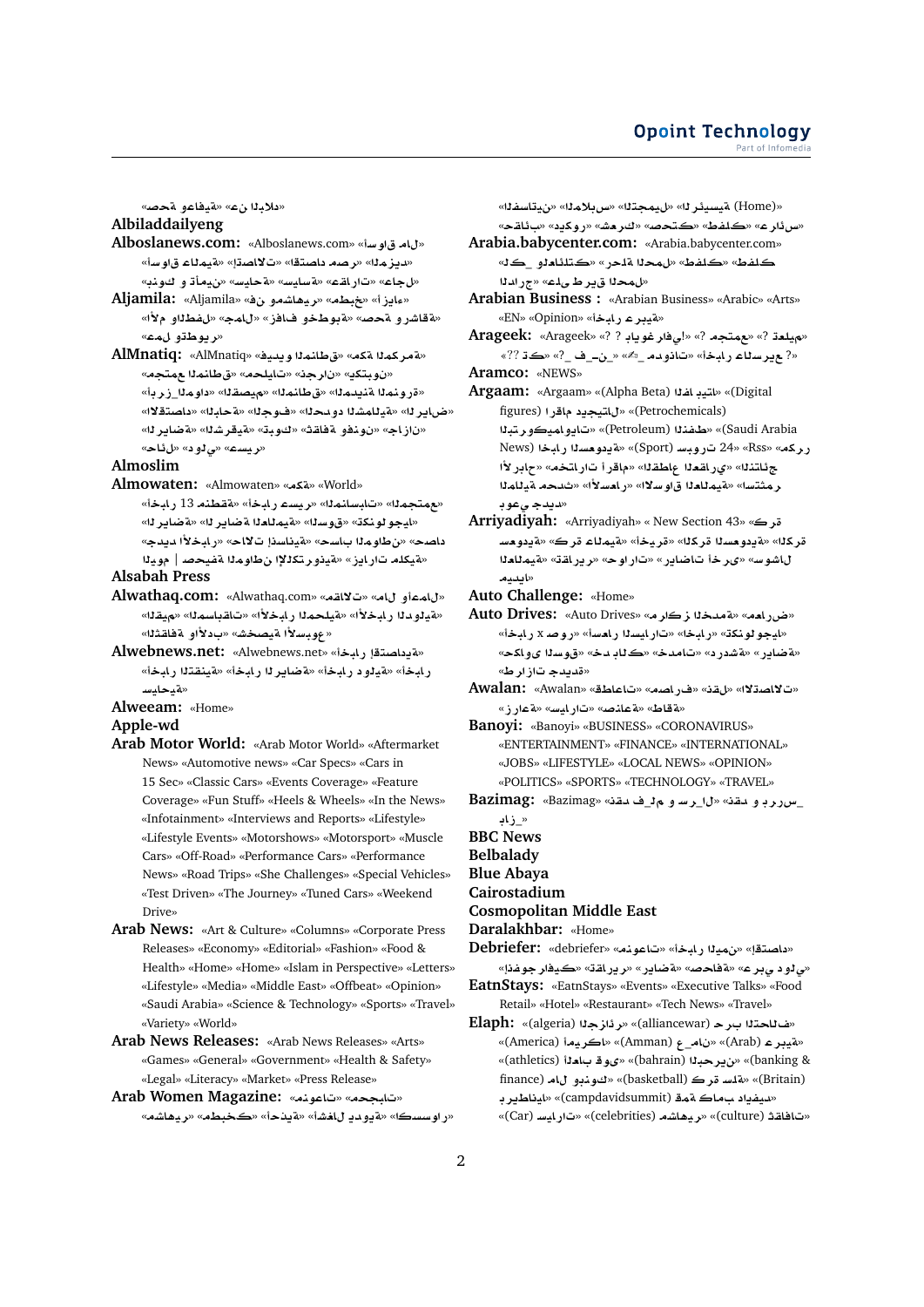«(culture: creativity) **d**» «(culture: literature) «مزحل<sub>ّ</sub> مقصاء (decisivestorm)» «نفل<sub>ّ</sub> و بـدلاً ربابـخـأ «(Economy) **tOA** » «(Egypt) **Or**» «(entertainment) **ry¢**» «(entertainment: stars) **w**» «(faces) **¤w£**» «(fashion) **wRT ¤E§Aº**» «(food Gadgets.)  **¤**» «(food Letterbox) **r§d**» «(food Meal planner) **Vb yw**» «(food Travel) **Ф**» «(food) **@A**» «(Football) **r d**» «(france) **rsA**» «(Gulf) **lyyT**» «(Health) **}T**» «**Aorseracing) » «ليخذا قابس** (horseracing)» «(Iran) **§r** » «(iraq) **`r**» «(Israel) **Fr¶y**» «(Issues) **SA§A**» «(Jordan) **±C** » «(Kuwait) **kw§** » «(Last) **±yr**» «(Lebanon) **bnA** » «(Libya) **ybyA**» «(lifestyle) **¯§ FtA§**» «(Morocco) **mr** » «(motorsports) **C§ARA ykAykyT**» «(music) **wFyqY**» «(music) **nAº**» «(newmedia) **ywyd§A**» «(news) **bAC**» «(newspapers) **r§d r¶d**» «(Oil & Energy) **fX ¤VAT**» «(opinion) «نيطسل**ف** (Palestine)» «ي رخا تاضاير (othersports)» «ي أر «*تفاق والاك* (points\_of\_view)» «ناقة! (Perfection)» «(Profiles) **mA**» «(Property) **qAC**» «(Qatar) **Wr**» «(Radio and TV) **C §w ¤lfz§w** » «(Readings) **rº**» «(Saudi Arabia) **s`w §T**» «(Selections) **tAC**» «(Selections) **tAC**» «(Shop) **H**\_**¤**» «(society) **tm n¨**» «(Solution) **®**» «(somalia) **OwA**» «**س.نـڌ (tennis)» «اڍروسـ (syria)» «تماير (Sport**)» «**رغه (travel)» «تلاصاوم (transport)» «جرسه (Theater**)» «(Tunisia) **wH**» «(Turkey) **ryA**» «(UAE) **³AC**» «(Yemen) **ym**» «Home»

**Eye of Riyadh:** «Eye of Riyadh» «News» **FARFESHplus**

**Fashion Network SA:** «Fashion Network SA» «Business» «Collection» «Design» «Events» «Industry» «Innovations» «People» «Retail»

**Flynas:** «Flynas» «**r ±bAC**» **General Authority of Zakat & Tax (Saudi . . .**

- **Gulf Fire:** «Articles» «Editors Comment» «IFE Comment» «News» «Organisation Profiles» «Product Profiles» «Special Reports»
- **Halapress:** «Halapress» « **¤KA¡yr**» «**SA§A mtm**» ريرا**لقة» «قيبر عـ رابـخأ» «قيلو د** رابـخأ» «قينطو رابـخأ» «**ةروصو توص**» «ثداوح» «**ةما**ه
- **Hihi2:** «Hihi2» «**lybA tnwT**» «**-x `A** » » »» «**¡d** فادهأ» «āيبو ر و لأا م،دلأا سأك فادهأ» «تار اقلا سأك يويسلاا داحڌلاا سأڪ فا*نده*أ» «¤يقير فلاا م¤لأا سأڪ **®d§T**» «**¡d -x ly**» «**¡d -x `A** «ايسو ر ي فـ م 2018 م **نامـڙا** سiڪ فـادها» «ل1يز ار بـ**ئـابـ م** 2014 «**ةيدنلأل**ـم للعـلا سأڪ فادھأ» «« « « م للعـلا سأڪ فادھأ» «نلايم فادهأ» «اينابسا بختنم فادهأ» «ل9وبرغية فادهأ» فادهأ» «يتي*س* رتسشنام فادهأ» «دتيانو يـ رتسشنام فادهأ» قركلا فادهأ» «« « **» قيسئرغلا قركلا فادهأ» «س**وتنفوي

**®ynyT** » » »» «**¡d kr mOr§T** » » »» «**¡d kr** فادهأ» «« » » » » تيبور و لأا قركلا فادهأ» «« » » يبرغملا فادهأ» «« « « ةيقير فلاًا قر كلًا فادهأ» «ةيتار املاًا قر كلًا «« « « **Äيزيلجذلاا قرك**لا فالدهأ» «« « « **Äي**نامللاا قركلا «قينيتنجر لاا قر كلا فادهأ» «« « « قيللطدلاا قر كلا فادهأ» « « ةينابسلاا قركلا فادهأ» «« « « ةيويسلاا قركلا فادهأ» »» «**¡d kr brE§lyT**» «**¡d kr s`w §T** » » »» «م*سدر فذا بختنمذا فادهأ*» «« « « ةيبر *هذا قر*كذا فادهأ» «*ي*بر فملا بختنملا فادهأ» «ير صملا بختنملا فادهأ» «يزيلج**نلاا بختنمل**ا فالدهأ» «ينامللاا بختنملا فالدهأ» «ي<mark>دومسل</mark>ا بختنملا فادهأ» «ي للطيلاا بختنملا فادهأ» فادهأ» «يدومسلا للاهلا فادهأ» «يدومسلا رصنلا فادهأ» داحتلاا فادهأ» «يدوهسنا <sub>ع</sub>لهلاا فادهأ» «يرصمنا <sub>ع</sub>لهلاا ڪلامز ل**ا فادهأ» «يڊورو لأا يرودنا فادهأ» «ي**دومسلا «نلايه رتذا فادهأ» «يدومسلا بابشلا فادهأ» «يرصملا س.يرباب فادهأ» «خنويه نرياب فادهأ» «للنسرا فادهأ» فادهأ» «ىسلشة فادهأ» «**¤نولشرب فادهأ» «نامرج ناس** فادهأ» «ليسآ للطدأ ي و و د فادهأ» «ليسآ مما تليفصة «ديردم ل**اير فادهأ» «امور فادهأ» «ابوروأ ل**اطبأ ىرود «هيڊو ر و لاا م ملاا ساڪ رابخاً» «تار اقـ1ا ساڪ رابخاً» داحڌلاا سأڪ رابخاْ» «ةيقير فلاا م¤لأا سأڪ رابخاْ» سأك ر ابخأ» «جيلخذا سأك ر ابخأ» «ةيدنلاذ يويسلاا ي**' 2018 م تام ناس أك ر ابخاً» «ل يز ار بـنابـ 2014 م تام نا** «لوبرغيـْ1 ر.ابـخأ» «**فيدنلأ1 م للعـْ**11 سiك ر.ابـخأ» «ايسور ر تسشنام ر**لبخأ» «نلايه رلبخأ» «لينلبسا بختنه رلبخ**أ» رابخأ» «س وتنفو يار بخأ» «يتيسا رتسشنام رابخأ» «دتيانو ي رابخأ» «« « « مّينيتلالا قركلا رابخأ» «« « « مّيسنرغلا قركلا رابخأ» «« « « مّيقير فلاا قركلا رابخأ» «« « « مّيرصملا قركلا «« « **ه يزيلجنلاا قركل**ا رابخاً» «« « **ه ينامللا**ا قركلا «**فينيتنجر لاا قركل**ا رابخأ» «« « « فيللطيلاا قركلا رابخأ» « **فينابسلاا قركل**ا رابخأ» «« « <mark>فيويسلاا قركل</mark>ا رابخأ» «« « <mark>» يدو مسئا قر كئا رابخاً» «فيليز اربئا قر كئا رابخاً» ««</mark> «*فسدر ف*نا بختنمنا رابخأ» «« « ةيبر منا قركنا رابخأ» «م**9بر فملا بختنملا رابخأ» «يرصملا بختنمل**ا رابخأ» «يزيلجذلاا بختنم**د**ا رابخأ» «ىنامذلاا بختنمدا رابخأ» «ي دو مسلا بختنملا ر ابخأ» «ي للطيلاا بختنملا ر ابخأ» ر ابخأ» «ىدومسنا للاهنا ر ابخأ» «ىدومسنا ر صننا ر ابخأ» داحتلاا ر ايخأ» «ىدومسلا <sub>ع</sub>لملاا ر ايخأ» «ىر صملا يلملاا ڪ<sup>ل</sup>امز لـا ر.ابـخأ» «ي.بو ر.و لأا ير و.دا ر.ابـخأ» «ي.دو.<del>م</del>سـلـا «نلايه رتنا رابخأ» «يدومسلا بابشلا رابخأ» «يرصملا ناسـ س.ير ابـ ر ابـخا» «خنويـمـ ن.ر يـابـ ر ابـخا» «ل.انـسر ا ر ابـخا» تايفصة رابخأ» «*يسلش*ة رابخأ» «ةنولشر بـ رابخأ» «نامر جـ لاطبأ ي رود رابخأ» «ليسآ للطبأ ي رود رابخأ» «ليسآ م**م**أ قوسـ رابـخأ» «ديردمـ ل**اير رابـخأ» «امور رابـخأ» «ابوروأ ³tqA¯**» «**fyd§w** » » »» «**mqA¯**» «**±bAC** » » »» قركلا رلبخا» «« « « ةيبر<mark>غمل</mark>ا قركلا رلبخا» «ةملعلا رلبخلأا» **±¤C¤yT** » » »»

**I24news ar:** «I24news ar» «**¤C¤A**» «**qAC ¯r§kyT**» **Indexeconomic Iono Fm**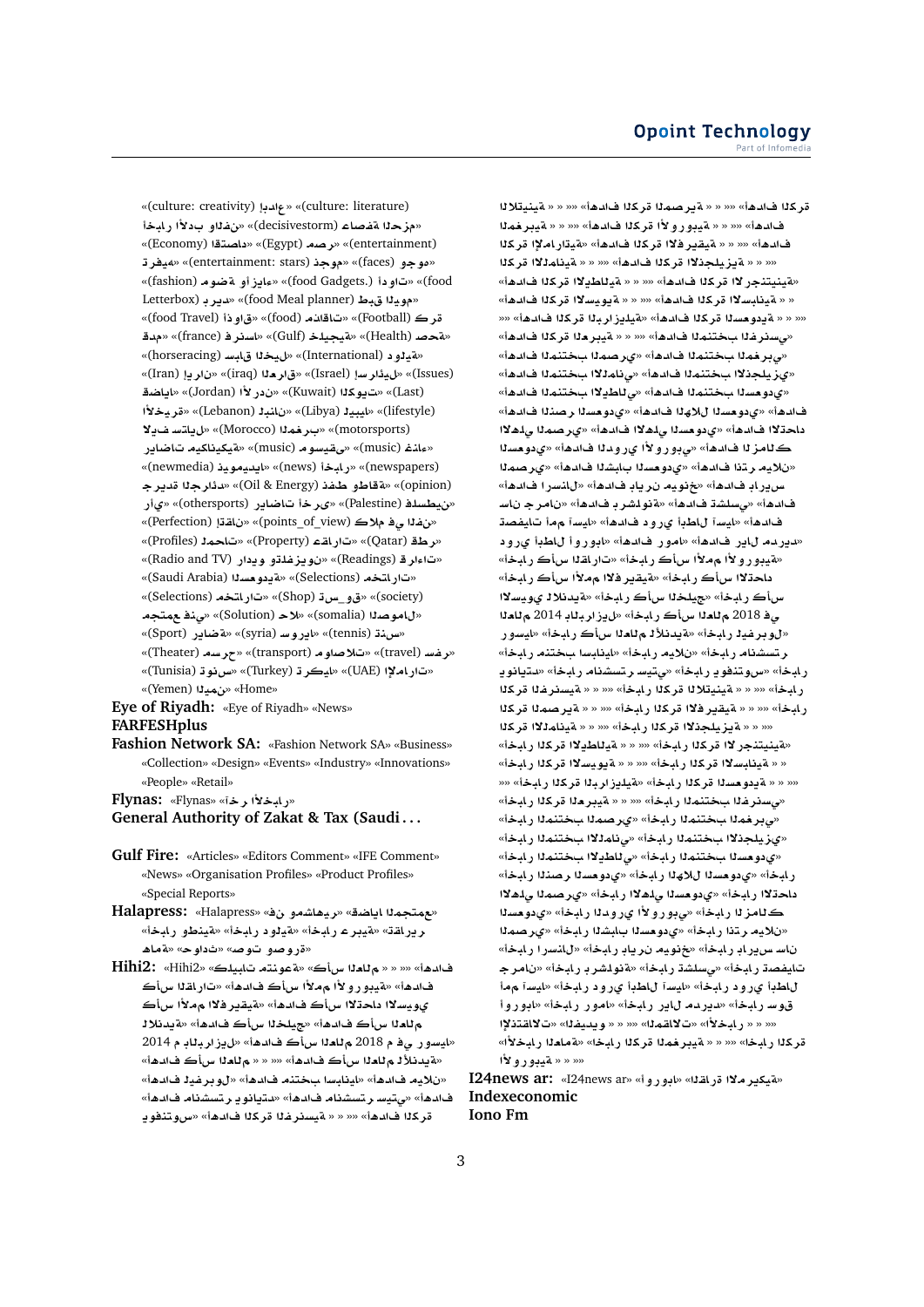## **Justfood**

## **Ksa Expats**

- **Ksa Motory:** «(Auto News) **bAC syAC**» «(Auto reports) **qAC§r syAC**» «(Car News in Saudi Arabia) **bAC s** و ابخا (Future Car News)» «قددو مسدا ي ف تار ايسدا ب**راجة (Leadership Experiences)» «مقيلبقتسم<sup>و</sup>ا تار ايسان**ا **تاعار تخا ريليخا (News of car inventions) «قدامقل**ا **syAC**» «(Regional News) **bAC lymyT**» «(Sports News) **bAC C§ART syAC**» «(Transport News) **bAC**  $\delta$ قيلودنا تار ايسنا ضرر امه» «قيدومسنا ي فال قناة عور اشمو (International Auto Show)» «**OA¶** (Tips)» «**my ±bAC** (All news)»
- **lakome2:** «lakome2» «#**wC¤A**» «» «**rº O**» «هيلعة» «ناملرب» «لقنلا» «داصتقا» «عمتجم» «ءاضق» «**qAT**» «**wC**» « **¤¨**» «**C§ART**» «**FyAFT**»
- **Life in Saudi Arabia:** «Life in Saudi Arabia» «Accidents and Insurance» «Cars in Saudi Arabia» «Dream Meanings» «Driving in KSA» «Establishing Business» «Exit Re-Entry Visa» «General Information» «Hajj and Umrah» «Jawazat and MOI» «Jawazat Related News» «Job Hunting» «Latest News» «Latest News – \$ex» «Saudi Laws» «STC (SAWA)» «Torture Cases»
- **Man magazine:** «**wRT**» «**rA**» «**OfT r¶ysyT** (Home)» «**FyAT**» «**}T**»
- **marieclairearabia.com:** «Fashion » «Kashion » «ل**امج» «ريماشه» «ةضوم» «تاعونه**»
- **Mecca newspaper : «ريتاكيراك» : Mecca** «**مقرمه» «ي عادبلاا متكم زكر م**» «مقصاخ تاعو ضوم» «هيسيئر لل» «ى أر لله «للبلك» «بعلملك» «ن ار يا» «ل امعاً» «**`A**» «**fwry**» «Almlab» «Business» «Home» «Opinion» «World» «**bld**»
- **Memri:** «Memri» «Home» «MEMRI JTTM»
- **Mini-news.net:** «Mini-news.net» «**lyA**» «**mtm**» «هيجر اخـ نوئش» «نونـفـو ة فاقـث» «ةضاير لله «داصتـقـلاٍ» «**ايجو لونكڌو مول**اع»
- **Ministry of Education**
- **Ministry of Finance (Saudi Arabia)**
- **Ministry of Foreign Affairs:** «Ministry of Foreign «aكلممذا يلم نيم» «بليخلأا» «aيجر اخذا قر از و» «Affairs
- **Ministry of Health:** «Ministry of Health» « News» دبدج» «قيبطلا حرئاصنلاو تاداشر لاا» «قيحصلا تار متؤملا» **OT**»
- **Mubasher:** «Analysis» «Bahrain» «Egypt» «GCC» «Global Markets» «Homepage» «Iraq» «Islamic Finance» «Jordan» «KSA» «Kuwait» «Latest News» «Levant» «Local Economy» «Market Announcements» «Middle East» «Morocco»
	- «Mubasher Exclusive» «North Africa» «Oman» «Palestine» «Qatar» «Recommendations» «Stock news» «Top News» «Tunisia» «UAE»

**Mubasher Info:** «(Amman) **mA** » «(analysis) **ly®**

**bAC§T**» «(Bahrain) **br§**» «(Breaking news) **¡ ±bAC**» «(Diffuse now) **ntKr µ** » «(Direct exclusively) **Or§A**\_ **bAJr**» «(Egypt) **Or**» «(Emirates) **³AC**» «(global) **Fw AmyT**» «(Gulf) **ly**» «ت بو كلا (Kuwait)» «ن در لأا (Jordan)» «قا**ر م**لا (Iraq)» قرشلا (Middle East)» «صلحه داصتةا (Local economy)» ر ابخا (News stock)» «بر**غ**ملا (Morocco)» «طا*سو* لأا **±Fh**» «(North Africa) **JmA r§qyA**» «(Palestine) **lsWy**» «(Qatar) **Wr**» «(Recommendations) **w}yA**» «(Saudi Arabia) **s`w §T**» «(Sham) **KA**» «(Tunisia) طفنه «مقيمللا تار شؤمه «ثالدحلاا قركفم» «Home» «س نو ت ر.ابخأ» «فيملاء ثالدحأ» «تـاكر شلـّا ل1مـّا جنّاتـنـ» «ن1عمو داصتقا» «ةنازخلا نودأو تادنسلا رابخأ» «تاباتتكلاا تاءار جا» «ي ملاسلاا داصتقلاا» «ي ملاء داصتقا» «ي لك **KrA**» «**FtmAC KrA**» «**nw**» «**yAA** «قيمِثاع ر در اقت» «م*هس*لاً! تايصو تو تامييقت» «قيفحصا «تلاو ادتلا a» حكر ح» «aينامتئا تاغينصت» «aيكند تلايومت» «تلامه» «تار اقه» «ی ملاسا ل بومةو الله کصه

**Nabd:** «Nabd» «**lsWy**» «**wC¤A**» «**ybyA**» «**bnA** » «**Or**» «ندر لأا» «نهيلا» «بـرخملا» «ةفرحملا» «تـيوكلـا» «داصتقإ» «**لة حايسن**ا» «ر دَارْ جِنا» «ن ير حبنا» «ر شابمنا شبنا» «تار املإا» «ءاوح» «ليجو لونكة» «قار دل<sup>ا»</sup> «م للدلا» «<sub>ك</sub>هطلا» «ةيدو مسلله» «**C§ART**» «**FyAC**» «**}T**» «**mA** » «**A**»

**Neprass**

- **Observer Dubai:** «Observer Dubai» «Automobile» «F & B» «Lifestyle» «Market & Malls» «News» «Reviews» «Sports & Health» «Technology» «Tourism»
- **Organisation of Islamic Cooperation:**

«Organisation of Islamic Cooperation» «EN» «FR»

- **Pantimearabia**
- **Philanthropy Age**
- **Pitstoparabia:** «Pitstoparabia» «News Room» «News Room ar»
- **ProfPress**

**Qatar News**

- **Quarrying:** «Quarrying» «Branch News» «Our News»
- **R7lte**

**Riyadh Daily:** «Home»

**Rjeem**

**Robb Report `ryT:** «Robb Report **`ryT**» «**nw** » «**بر هاو ج» «عايز أ» «توخي» «قر خاف تار اتخه» «لز انه»** «تار ئاط» «تار ا*لتس*»

**RPM International Inc**

**Sa24**

**SABQ:** «(Home) **±bAC**» «(Opinion) Regions» «Business» «Saudia» «**nA ¤nt`A**» «**y ?**» «**qA¯**» «**qA® ¤qyqA**» «**tm**» «**lyA**» «**r`A tqnyT**» «**¤يلخاد تاھجو» «¤يجراخ تاھجو» «تار**ايسلا تامجار مه «ت|رايسال رايخأ» «فينقتال رايخأ» «ق طانمال رايخأ» «و يبتسلاً!» «قز هجلاً!» «قكلمملل» «داصتقل» «ملعلل ر ايخاً»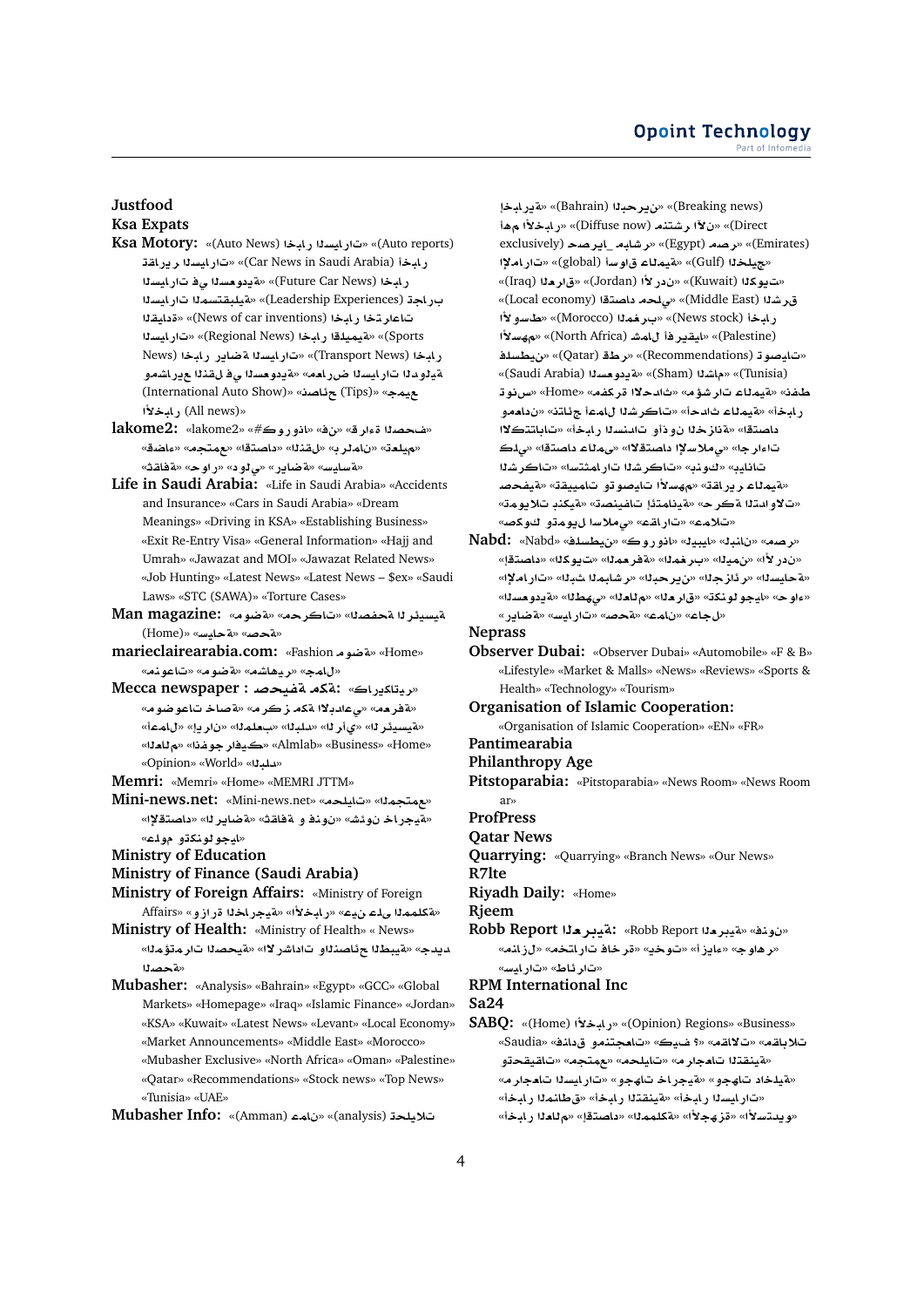«ه ضاير » «ه فاقتْ» «هينقة» «ه لدمملا تار ايسلا» «تاقيبطتلا» «**C§ART mmlkT**» «**C§ART AmyT**» «**Ffr ¤Vyr** » «**FyAT**» «**FyAT ACyT**» «**FyAC**» «**}w ¤}**» «**r¶**  «سائلجهه

- **Saudi Arabia Agency:** «Saudi Arabia Agency» «Cultural News» «Economic News» «General News» «Political News» «Social News» «Sports News»
- **Saudi Business Express:** «Saudi Business Express» «Globa Newswire»
- **Saudi Daily Record:** «Saudi Daily Record» «All News» «Auto» «Aviation» «Banking» «Fashion» «Finance & Economy» «Government» «Healthcare» «Islamic Finance» «Oil And Gas» «Real Estate» «Technology» «Telecom» «Tourism»
- **Saudi Expatriate :** «Saudi Expatriate » «Banking» «Driving» «Hajj & Umrah» «Iqama» «Saudi Arabia News» «Top 10» «Uncategorized» «Visa»
- **Saudi Expatriates:** «Saudi Expatriates» «ABSHER» «CORONAVIRUS» «EATMARNA» «EXIT RE-ENTRY VISA» «EXIT RE-ENTRY VISA» «Exit/Re-Entry» «EXPAT LEVY & DEPENDENTS FEE» «EXPATS NEWS» «EXPATS NEWS» «FAMILY VISA» «Family Visit Visa» «Final Exit» «FINAL EXIT» «FINES & PENALTIES» «HAJJ UPDATES» «HAJJ UPDATES» «HEALTH» «HOLIDAY & EID UPDATES» «Huroob» «Iqama» «JEDDAH UPDATES» «LABOR MINISTRY UPDATES» «MAKKAH UPDATES» «MHRSD» «Ministry of Commerce» «Ministry of Hajj and Umrah» «New Expats» «Nitaqat» «Permanent Family Visa» «PREV» «QIWA» «RAMADAN IN SAUDI ARABIA» «RIYADH UPDATES» «SAUDI AIRPORTS UPDATE» «SAUDI ARABIA» «SAUDI LABOR LAW» «SAUDI NEWS» «SAUDI NEWS» «SAUDI RULES» «SAUDI RULES» «SAUDIZATION» «SFDA» «UMRAH UPDATES» «Umrah visa» «WORLD»
- **Saudi Fransi Capital:** «Media»
- **Saudi Gazette:** «Business» «Home» «Life» «Opinion» «Saudi arabia» «Sports» «Technology» «World»

#### **Saudi International Health Tourism Forum**

**Saudi Press Agency:** «Saudi Press Agency» «Rss3» «لله**ع**ـدا ي فـو ر ابـخـأ» «Political News) قــيسايسـدا ر ابـخـلاً» «<mark>بي ضاير » «ي فاقث» «ي عامتجا» «ي داصت</mark>قا» «ف حصنا ل|و قا» «**FyAF¨**» «**nA¤§** (Headline)» «**A**»

**Saudi Stock Exchange**

**Saudia**

**SaudiGulf Projects:** «SaudiGulf Projects» «News» **SaudiMotorsMag**

**Sauress:** «(Economic) **¯tOA §T**» «(health) **OyT**» «(international) **d¤yT**» «(politics) **syAFyT**» «(religion) **d§nyT**» «(society) **¯tmAyT**» «(Sports) **r§ARyT**» «almadina» «Home» «**kT µ** » «**sAC**» «**r** 

«دز أ» «مكؤلبذأ» «جلمأ» «**قيدومسلالمابذلأا قل**لكو» «زويذ «بن طو 11» «مائو 11» «داكو 11» «ةو منذلا» «ضيفت قدر ليخل» «دلايـلا» «ل*يصـلاً*ا» «ي لو لاًا» «4يدو مسـلا عايـنـلاًا» «مو يـلـا» «مويـ1 جرخـ1» «قايحـ1» «قريزجـ1» «زيمـتـ1» «<mark>aلوطبـ1</mark>» «**r**+**yw**» «**d§r**» «**r§A|**» «**r©**» «**Kr**» «قبس» «ربخنا تان» «زويذ نازاج» «لصلوت» «ضئاطنا» «**F**قریش» «س مش» «ل جاع ی دو مسه «F دو مسدا ت رویسه» «**Jr**» «**}w A¶**» «**kA\_**» «**nA¤§**» «**nA§T**» «**A**»

**Sayi Daty:** «Sayi Daty» «(Agility) **CJAT**» «(Arab Dishes) **VbA ryT**» «(Ask Chef) **F-¨ Ky**» «(Beauty) **mA**» «(Bride) **`r¤x**» «(Budget) **yzyT**» «(Candy) **lw§A**» «(Celebrities) **KA¡yr**» «(Celebrity) **KA¡yr `A**» «(Children) **VfA**» «(Cinema) **synmA**» «(Decor) **§kwC**» «(Electronics) **ktr¤yA**» «(Family And Community) **Fr ¤tm**» «(Fashion) **E§Aº**» «(For baby Supplies) **wE Wf**» «(Fragrance) **WwC**» «(Hair Care) «قينغتو قحص (Health and Nutrition)» «ر<del>م</del>شلاب قيانـّ «(Kitchen) **Wb**» «(LifeStyle) **¯§ FtA§**» «(Madam and your Baby) **Fyd¨ ¤Vfl**» «(Men) **lr**» «(Monetary Cafe) **qhY nqd**» «(People and Joys) **Ax تاغصو (Receipes for Diet)» «ل ماحلا (Pregnant)» «جار فأو lmyT**» «(Skin Care) **nA§T AbKr**» «(Stars and lights) **w دتامجندا ة للاط**إ (Stars Views)» «ءاو ضاأو موجد) and Tourism) **FyAT ¤Ffr**» «(Western Dishes) **VbA ryT**» «(Young adolescents) **mr¡qw OAC**» «(Your Baby) **ww** » «**qA®** (Interviews)» «**AyA** (Makeup)» «**sswC**» «**A¡A** (Bearings)» «**C¤EAT** تاعا*س*» «**تيكرت**لا ي تديس» «(pregnancy calendar) لمحلا «تار هوج*م*و

**Shava Tv:** «Shava Tv» «Auto» «Banking» «Business» «Corporate» «Crypto» «Finance» «Industry» «Latest News» «Markets» «VideosNEW»

**Shbketmsr24.com:** «Shbketmsr24.com» «داصتقا «**تضادر** »

**Slaati.com**

**Syyaha:** «Syyaha» «Airlines» «Arabs» «Articles» «English News» «Hotels & Resorts» «International» «Market News» «Saudi» «Special Reports» «Travel Technology» «**nA**  نء ةنيدم» «مدقأ عيضاو م» «ةصاخ ةلباقم» «تامجتنمو » «**WA ¤qA¡¨**» «**`AC| ¤ hrAA**» «**¤hA** ر بر اقت» «قيجلا**م**نا ةحليسنا» «ةعونه ر ابخأ» «ةيحليس **A}T**» «**knwwyA sfr**» «**E§AC mrC**» «**JACnA** «ناريط» «<mark>ڪتلح</mark>ر

**The Saudi Review:** «The Saudi Review» «Globe Newswire»

- **The UAE news:** «The UAE news» «Business» «Business» «Cricket» «Gold / Forex» «Nation» «Sports» «Tech» «World»
- **Time Out Jeddah:** «Time Out Jeddah» «Attractions» «Culture» «Food-drink» «Movies» «Shopping »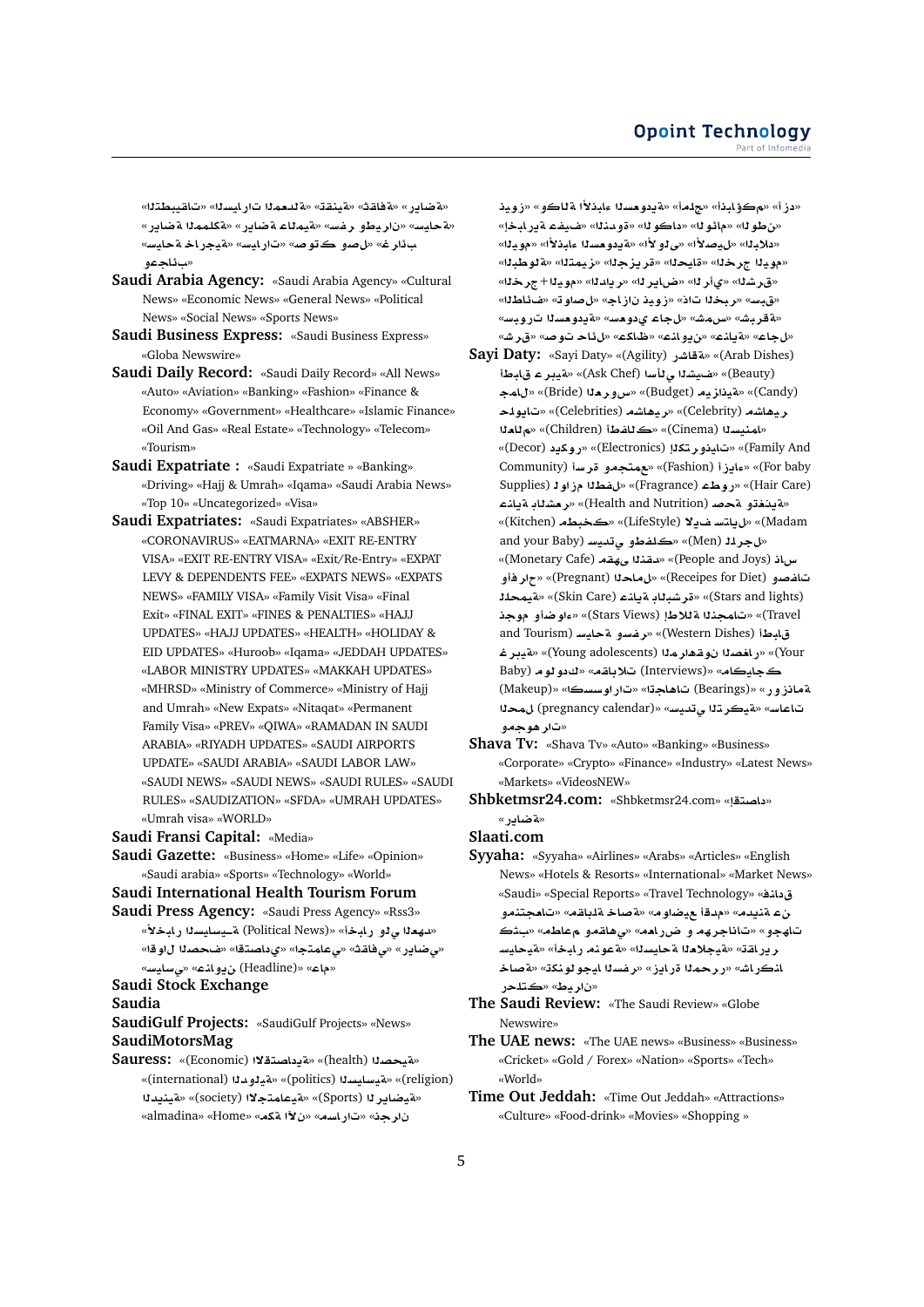#### Opoint Technology Part of Infomed

«Things-to-do» **Time Out Riyadh** 

## Trendseventsksa

- Unep: «Algeriepartplus» «简体中文» «Русский» «Español» «Français» «Kiswahili» «news» «Português» «Resources»
- Union of OIC News Agencies: «Union of OIC News «د المخلأ الم خلا» «Agencies
- تامجار مه «Unlimit-tech.com سنامجار مه «تاريماكلا» «ةنخاسـر ابخأ» «رابخلأا ثدحأ» «ةزهجلأا ف تاو&لل» «aَ للقنـلالف تاو&لل» «مقمطْنـلاًاو\_ت|حفصتمـلـل» «تايحولذاو تابساحنا» «ةيحولذا قز هجلاًا» «ةيكذنا «ةقرفته تاينقة» «تاشاشلا»
- رامساً» «تارايسنا نء ي شلك» : تارايسنا نء ي شلك «قرايسناد ةياندنا» «تارايسنا
- «ةيويسآ ةروك» «ةيرصه ةروك» «نوا ةروك» :نوا قروك قرڪ» «قيبر ۽ قروڪ» «قيمڻاء قروڪ» «قيقير فإ قروڪ» مويذا تاير ابه» «10 مويذا تاير ابه» «مويذا تاير ابه» «ديـ مويدًا تباير ليه» «4 مويدًا تباير ليه» «3 مويدًا تباير ليه» «2 «8 مويذا تاير لبه» «7 مويذا تاير لبه» «6 مويذا تاير لبه» «5 ىرودنا» «ىناشلا مسقلا» «ةيعامج باملة» «9 موينا تايرابه» ى رودنا» «ى بورولاًا ى رودنا» «ىسنرغنا ى رودنا» «ى نامنلاا «ى نابسلاا ىرودنا» «ى ناطيلاا ىرودنا» «ىزيلجذلاا ر ابخا» «ىلهلاا رابخا» «مويزا رابخا» «يدومسزا يرودنا» ي رود» «قيضاير لا تاونقلا ددرته «تلاوطب» «كلامز لا جيلخلا ي رود» «ابوروأ للطبأ ي رود» «ايقيرفأ للطبأ «روصه «قيمناء تايرود» «تايرود» «ى تاراملاا ى بردا
- «تامباته» «كانهو انه ن»» «ديدج موهفه» لديدج موهفهـ «مقينقتلا مويدج» «مقينقتلا مويدج» «ت1 . يلاب» «تلااصةا» (صفحصد نايب) جبصدا ع قو م
- جلتفه ةلجه» :ةيذو رتكذلاًا ضاير 11 جلتفه ةلجه
- سادر دق»
- تابكرم» «تايلحم» «ويديف» «ريهاشمو نف» «زمزم» لزمزهـ «للمجو ءايزا» «رلبخا» «ةيدوهسنا ي فف ناظو» «ناريطو «مقينقذو مولك» «مقايسو رغسه «مقاير» «نونفو مقاقته» «متيملاعو متيبرع»

ةددوحسدا حرر اشم

- جليكه» «ن:يتاسف» «ويديف» «ويديف» «نف» «Home» أنم عاوان جار بـ3أ» «جار بـأ» «حدًاصنه» «حرًاصنه «عيضاو مه «ر مشو «رهش» «ريهاشمذا جاوز» «للمج» «لفح ميظنة» «قيمويذا
- :ةيدومسلا ةيبرملا ةكلمملا رابخا ةيدومسلا ضبذ ةيبر ملا ةكلمماا رابخا» «ةيدومساا ةيبر ماا ةكلمماا رابخا» – ةيدومسلا ةيبرملا ةكلمملا رابخا» «تاعونه – ةيدومسلا «2410باملأ – ةيدومسلا ةيبر ملا ةكلمملا رابخا» «76تاعونهـ رابخا» «ةيدومسنا رابخأ – ةيدومسنا ةيبرمنا ةكلممنا رابخا» رابخا» «158ةيدومسنا رابخأ – ةيدومسنا ةيبرمنا ةكلممنا ةكلممذا رابخا» «تاددر تا- قيدومسذا ميبرمذا مكلممذا «192تاددر ت- ةيدومسلا ةيبرملا

«Home» «News» : مجمسد

- ةيدومسلا ةصروبلا ريماوه
- «mt.gov..sa» :ةيسيئر لـا ةحفصلـا ةحايسلـا ةرازو Wadhefa.com

Welcome to Saudi Arabia

Wheelers: «BLOG»

- 
- Yahdothalan: «زويذربخةفيحصه
- Zapreneur: «Zapreneur» «Opportunities Archives»
- «تاعوذم» «يأر لا تلااقم» «نف» «رصه لهأ» : رصه لهأ «رصه رابخأ» «رصه لهأ» «تاظفاحه» «ةلاصنا تيقاوم» تلااصتا» «ةأرملا» «داصتقا» «رامسأ» «ةيملاء رابخأ» «كونب» «موياا بهفانا رامسا» «رابخلاا رخا» «ايجو لونكتو «ثداو ح» «ت1داو ح» «ةفاقـڤ» «تـاقـيـقـحـڌ» «ر شابـه ث1به «تار ايس» «ةضاير » «ايذدو ن2د» «تامدخ» «مويذا كظح» «لمء ةقير ط» «ةحصه
- «قيلسة» «ليجو لونكة» «ل9يلتساف2» «رطة رابخاً» [زار طة رابخاً «بالماء» «ملاعه» «بةسابلسه»
- «تانيودت» «داصتقا» «ةفرمه» «بدأو نف» «تاءاضإ» : تاءاضاً «مَينقدّو مولد» «ي أر » «مَضاير » «للمعا قداير »
- لندلصته : (The Saudi Channel) قددو مسدا قلنقذا (Home)»
- ىنهمذاو ىنقتذا سيردتلذ ةمامذا ةسسؤمذا

«كتمدخ ي ف» «ة فاقثو ن ف» «ن ف» «ن ف» «لبقتسمنا» : ل بقتسم لـا «تاراوحو تاغله» «تلااقه» «ليلتسفيلا» «تايئاضف» «رصه رابخأ» «ةيلحه رابخأ» «لبقتسماا تاراتخه» «داصتقا» «تاظفاحمدًا رابخاً» «رصه رابخاً» «رصه رابخاً» ر يرافقه «ةحصلا ىازا» «شربلا :مسولا» «تايلا ل بقتسملا» «ثداوح» «ثداوح» «ةفلقث» «تامبلتمو ريرلقة» «تامبلتمو «لبقتسمـدا ويدتس» «ةضاير» «ةضاير» «ةضاير» «ن2دو ليند» «م لاعو برع» «م لاعو برعه

- «رابخأ» «تاعونه» «ريهاشهو نف» «sinaAds» : زويذ ةضهذلا ماصر لله «يأر لله «مايز ماله» «نانبا رابخاً» «نانبا رابخاً» «ةضاير» «بدأو ةفاقث» «تاراوحو ريراقة» «يركسعلا «دم الاعه»
- «عبسنا تاراقنا» «موينا تاعونه» «ويدية» «Home» : مويذا «مويلا عمتجملا» «ي ضاير لـ أن السملا» «مويلا مكلمملا» «مويلا ميقرشلا» «يأرلله «مويلا داصتقلاله «قريخلأله <sup>ر</sup>س كيفار غوغذا»
- رابخاً» «رصه رابخاً» «يرابخلاًا مويناً» :يرابخلاًا موينًا «ةضاير لله «مويذا داصنةلإله «م للعذا رابخاً» «ةيدوهسذا «ايجو لونكڌو مولم»
- ر شؤم» «ةيملاعا تامدخ» «ةبداصتقلاا» : ةبداصتقلاا «ير اقعلا ةيداصتقلاا ر شؤم» «ير اقعلا ةيداصتقلاا «مقيداصتقا رابخأ» «رابخأ» «مقيلحمه «مقيلحمه» «تايلحم» «تاكرشلا رابخأ» «تاكرشلا رابخأ» «ةيداصتقا رابخأ» «قارشمذا» «ةيلحمذا» «مهسلاًا قاوساً» «مهسلاًا قاوساً» «سانله» «طفنله» «طفنله» «ن(داممله» «ن(داممله» «قارشمله» «A» يجيلخلا» «aيجيلخلا» «قريخلأا» «قريخلأا» «سلذلا» «ةيدومسلل» «ةيدومسلله «ةضاير لله «ةضاير لله «ةيجيلخلله» «قددحتمدا ةقاطلا» «قددحتمدا ةقاطلا» «ةقاطلا» «ةقاطلا» ت لااصدا» «زافلا» «زافلاا» «قىملافلاا» «قىمللغلا» «قىمللغلا»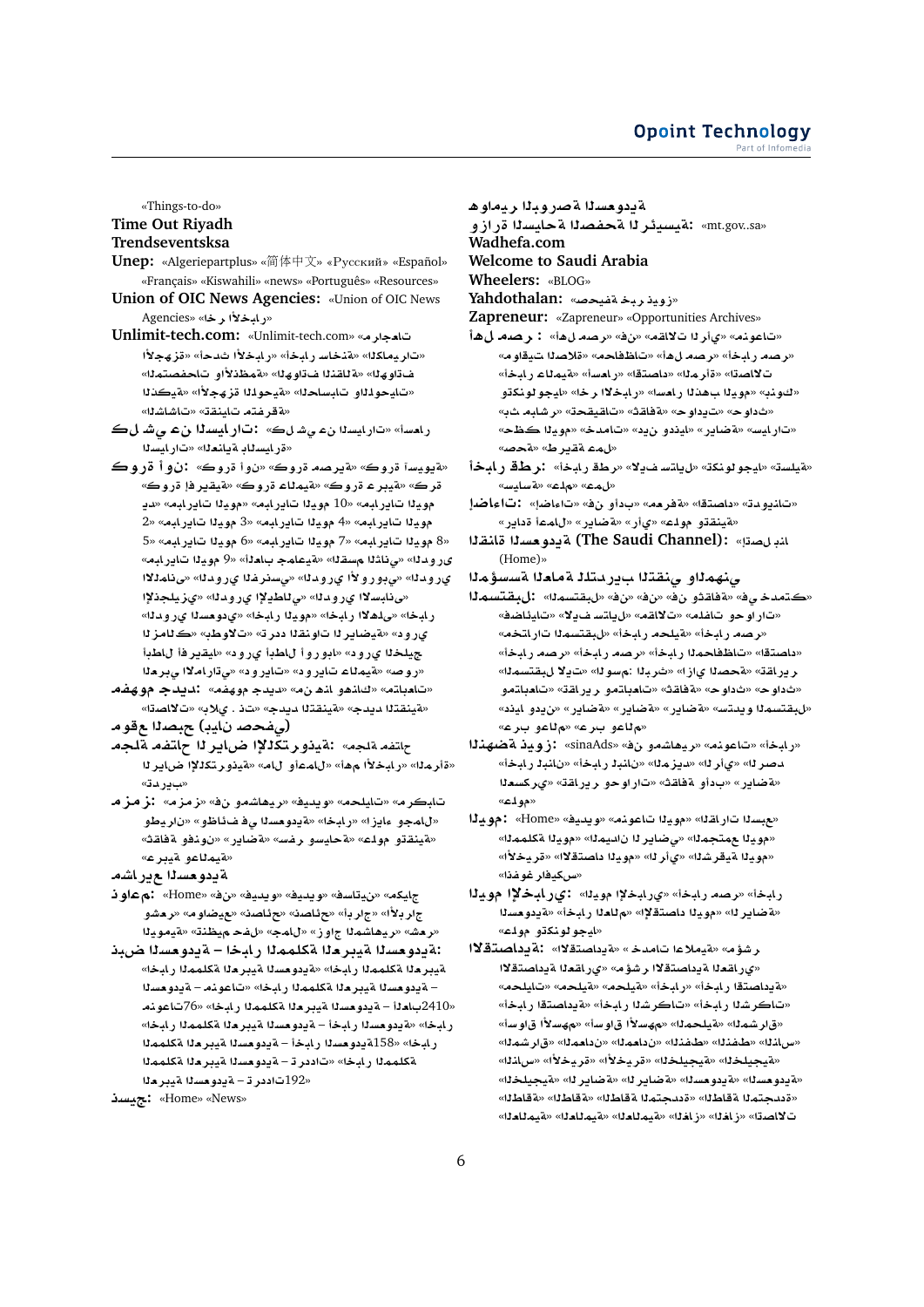ريرافة» «تلايلحةو ريرافة» «ةينفةو تلااصةا» «ةينفةو «متيجيلخ» «نونفو مفاقث» «نونفو مفاقث» «تلايلحتو «2030 ةيدومسلا ةيؤر» «2030 ةيدومسلا ةيؤر» «ةيجيلخ» «تار اقـء» «نو ناقـ11 تـو صه «ةحايسو ار فسه «ةحايسو ار فسه «مقيملاع» «مقيملاع» «تار اقته»

- رابخلأا» «ءاسحلأا ممتجه رابخاً» «زويد رغجلاً». :زويد رغجلًا ر ابخا» «قدوار فج ر ابخا» «قيلحه ر ابخا» «قدداصتقلاًا «ميسايس» «متيضاير
- «تاظفاحه» «ةيرصمنا نايدر اجنا». نةير صمال نايدر اجلا «س نزيبه «ىسايسةا عراشةا» «بعلامةا رابخة» «مويةا رصمه» «دو.دحلا جر.اخ» «مڪاحمو ثداوح» «وشاكوته»
- «نفلا» «رابخاً» «ليلتسفيلاً» «زويذ ةداير لـا». •زويذ ةداير لـا قوس» «ةضاير لـ» «ميلعتلل» «ليجو لونكتلل» «داصتقلال» «تارايسلا
- ممظعللة يدومسلك : (مفحصه نايب) ممظعلل قيدومسلا «و،مظعـزا ةيدوهسـزا ربابـخاً» «ةيلحـهـ ربابـخا» «(و،ضحصـ ن|يب) ةنولشر بـ ةطخـ مويـنا ةنولشر بـ رابخا» «ةنولشر بـ رابخا» موينا ةنولشربار بإخا» «زينيترام وراتولا ع مدقامتلك لباير رابخا» «ديردم لاير رابخا» «وبيدوتا يسنر فاضراعا :ويديفناب» «!قرهاظ س9مار ىخاً :شتيردوم موينا ديردم ن ينطاومنا ع مشعبت منا شيحصنا تاءار جلاًا نء فشكنا نويله 3 ـ1 للصد معدب» «دهة كلمنا رسج ربط نيمداقنا تآشنمنا ليومتا قديدج ضارقإ ةصنه نيشدة ..للير سقط ريبخ» «ليجو لونكة» «قريغصلاو رغصلا ةيهلنتهـ «رحةجوم ىوقأ دهشتسوتنا ةكلممنا ندمرنء فشكي «aشادر»
- :طسولاًا قرشنا» :ةيلودلا ةعبطلا :طسولاًا قرشلا «AbdulRahman-Al-Rashed» «تيلودنا مقعبطنا تاءاضيف» «almajid» «English» «TEKNOLOJİ» «turkish» ركنتدِ مدلا فانفه» «(culture) تاءاضفه «(culture) «(fashion) تاسمة» «بتك» «ريتاكيراك» «(Qadhaf) تاينحنه» «(political) تاعونه» «declassifiedورشلا تافله» ىراشە» «(food) تاقانە» «(fundamentalism) ةيلوصا لاه» «(Egypt) ىسائر لا رصقلا ل خاد ن مرصه» «ىديانالا Dairy of the libyan) ةيبيلـ 11 برحلا تايموي» «ز.دنار بـ نونفو ملغذأ» «يرهاط ريماً» «قرشلا تايموي» «(war «ناريا» «(the first 2) 2ی لو أ» «(first) ی لو أ» «(arts) ةِ ناطير بِرْا وَرِئَاتُو لِا» «ةِ نويمِرْا» «(supplements) وَ حِلامِرْا» ـنا ىدومسنا منطونا موينا» «(national archive britain) (news) رابخلأا» «ش وفر حسابانا» «84 (nationalday) «Jordan Investment Paradise) , امثتسلاا مقنع ..ندر لأا» Middle East: International) 9داصتقلاا» «(press) ملاعلاً» «(sport) a ضاير له» «جيلخله» «(hassad) داصحله» «Edition) «م للعله» «(travel) ةحايسله» «مقيسيئر له» «(opinion) ىأر له» قيقحة» «(information) تامولعملا مينقق» «يبر ملا مللعلا» نايدبه ميرك .د» «ينيطشقلا دلاخ» «(investigation) ريمس» «ديسةا ناوضر» «يديبعةا ل1يربج .د» «ديعس ىنڊ لديسه» «(vehicles) تارايسه» «(cinema) امنيسه «هلاا اطء mohammed khutb) بطق دمحه قاروا ..ةيمكاحلا ةنيدم documents)» «دار اقيم» «(health) كتحصه» «(documents

«(science) مولمه»

- «Al Arabiya) ت: تميبرمك» : (Al Arabiya) ت: تميبرمك Banks and Islamic)» «ل باتسه قيدر حذا (Arab Style)» (Capital markets)» «تميملاسا تمفريصو كوند (banking (Culture)» «تاكر شـ (Companies)» «لامـ لـ اق او سـ أ «مقحصه (Health)» «داصتقا (Economy)» «ن فو م فاقث «ربايخا (News)» «قراء سا (Market)» «قريخلاً (Last)» «وارآ (Opinions)» «زافةاو طفنةا (Oil and Gas)» (Real Estate)» «تم صاخ تلاباقه (Private interviews)» «مقضاير (Sports)» «قيدو مسدا (Saudi Arbia)» «تار القعدا «(Tourism and travel)» «ايجو لونكة (Technology) «alarabiya-videos» «بور آ (Views)» «رفسه و ماحليسه» «Ciews» «Arab-and-world» «Arab-and-world» «Arab-and-world» «Aswaq» «Gulf» «Iraq» «last-page» «Medicine-and-health» «qafilah» «Technology» «Travel-and-tourism» «variety»
- «ملعتلا رادخة» «Afifnp.com» :ضليفت قدر المخا
- :(Africa News Portal) ةير ابخلاا ايقير فأ ةباوب (culture)» «(Culture) a آبر ابخلاا ابقبر فأ مذاويه» (Health)» «تافله (Files)» «داصتقا (economy)» «× فاقث (News)» «تاعونه (Miscellaneous)» «ايبيد (Libya)» «قحصه «قضادر (sport)» «دصر ملا (Observatory)» «ر ابخلاً ا (The opinion)» «ايجو لونكة (taknulujia technology)» «یأر لا
- «ة ضاير » «موڪ.باب» **: موڪ.باب**
- كڌ برء رابخأ ةباوبكڌ
- «motorsport» «news» | بارها وبرية» : | بارها وبرية «test-drive»
- «ميلعتنا» «ٯمناء نف» «ن؋ ةركة ةديرج» :ن؋ قركة قديرجـ «برع» «نويزغلةو امنيسه «ريراقة» «نفلا رابخا»  $\ldots$ :
	- Agadir Electronic) .ةيذو ر تكلـلاا 24ر يداكا قدير جـ» «فهجلاو ريداكا» «فينطو رابخاً» «تافلتخم» «Magazine) ن يد» «ثداوح» «فقاومو ءارا» «ي لو لاا» «ي ضاير لا ريداكا» «قأر مِنا مِناع» «مُحصه «مُيسايسه «ركة و

زيدنايريسا

- «saudiauto.com..sa» :و توا یدو مسـ
- «نار\_ا للبتوف» «RSS» «\_شزرو انقفشه» :\_ش(رو المقفشه «س\_لو\_س ر\_» «رابخا 4هه» «ه\_و ها\_ن» «ناهج للبتوفه «\_تش\_ و \_مزر» «شزرو ه\_شاحه «روڌ و \_وڌ» «للاقتسا» «<u>س ع» «\_ل</u> صا 4حفصه
- «تاعونه» «نويزغلة و نف» «رصه حلبصه لنرصه حلبصه ر ابخاً» «مويلا تاير ابه» «ايديه» «رصه حابص بهاوه» «فيبر ع رابخاً» «فيملاع رابخاً» «ثداوحلا رابخاً» «فينقتلا «قايحذاو ن2010» «2020 a مامذا ةيوناشنا» «خبطمنا» «رامسأ» رابخا» «تاظفاحملا رابخا» «ةكلمملا رابخا» «رصه رابخا» رابخا» «ةضاير لـ رابخا» «ميلعتلا رابخا» «ةيردنكسلاا «تاونقلا تاددر ته «ملاحلاًا ريسفة» «طايعد رابخا» «سقطلا «للمجو محص» «2020 ناضمر»
- (Economic «مهسلاً) « English» «(Alas·hm) » : لماه فقصحصه Akhbar) الدخلاف (Jalyry property) «قادداصتقلال راملكنا)